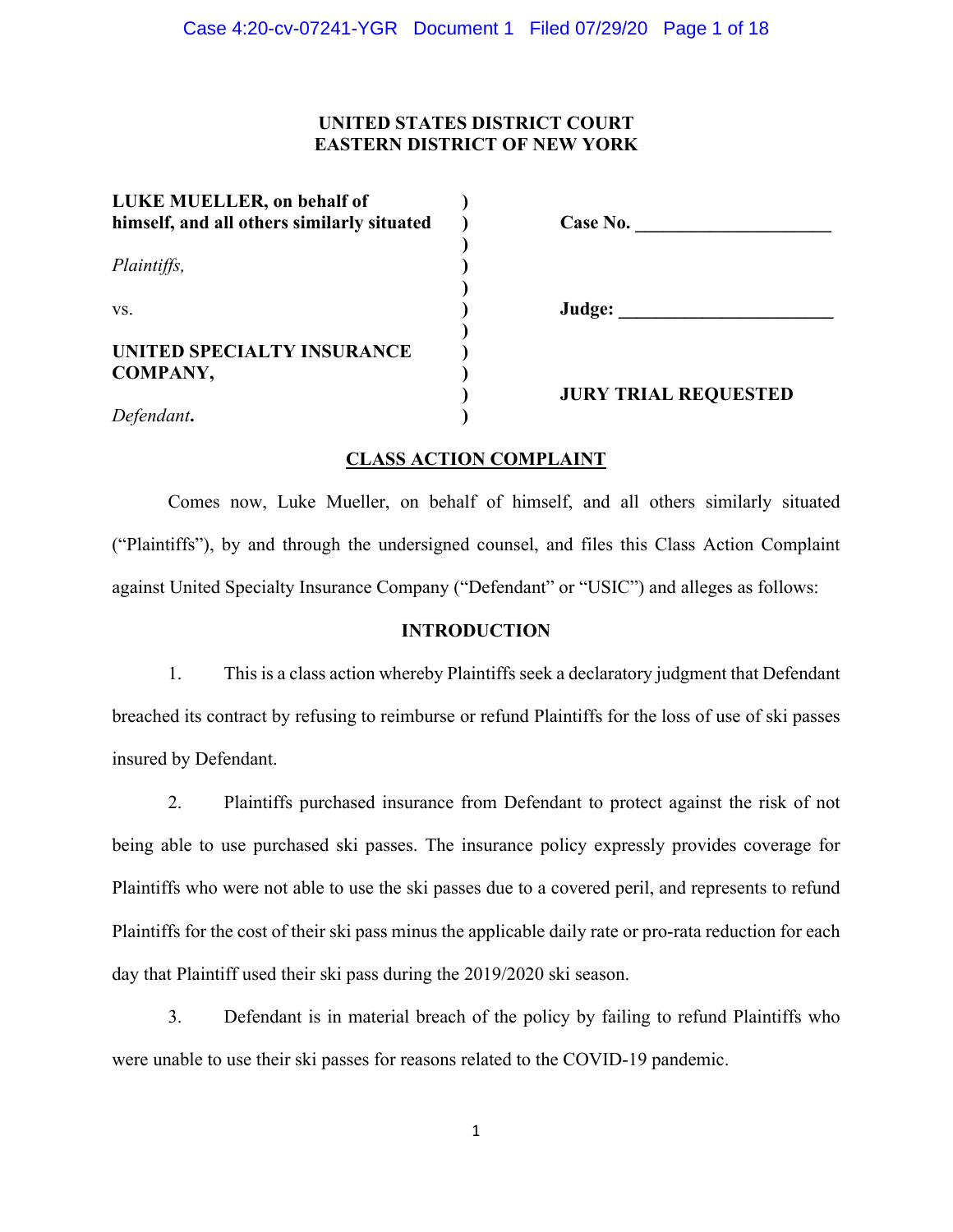## Case 4:20-cv-07241-YGR Document 1 Filed 07/29/20 Page 2 of 18

4. Defendant has caused material harm to Plaintiffs by improperly failing to make payment.

5. Plaintiffs bring this action on behalf of himself and all other similarly situated individuals. Plaintiffs seek to recover compensatory damages as well as declaratory and injunctive relief.

#### **PARTIES**

6. Plaintiff Luke Mueller is a citizen of the United States residing in Glen Head, New York in Nassau County. Luke Mueller purchased a policy from Defendant in the 2019-2020 ski season for ski pass insurance.

7. Defendant USIC is a property casualty insurance company incorporated under the laws of the State of Delaware with its principal place of business in the State of Texas at 1900 L Don Dodson Drive, Bedford, Texas 76021.

#### **JURISDICTION AND VENUE**

8. Jurisdiction is proper in this Court pursuant to 28 U.S.C. § 1332(d)(2), because this is a class action in which at least one member of the class is a citizen of a state different from Defendant, the amount in controversy exceeds \$5 million exclusive of interest and costs, and the proposed class contains more than 100 members.

9. This Court has personal jurisdiction over Defendant because Defendant conducts substantial business within Arkansas such that Defendant has significant, continuous, and pervasive contacts with the State of Arkansas.

10. Venue is proper in this District pursuant to 28 U.S.C. § 1391 because Defendant does substantial business in this District and a substantial part of the events giving rise to Plaintiffs' claims took place within this District.

2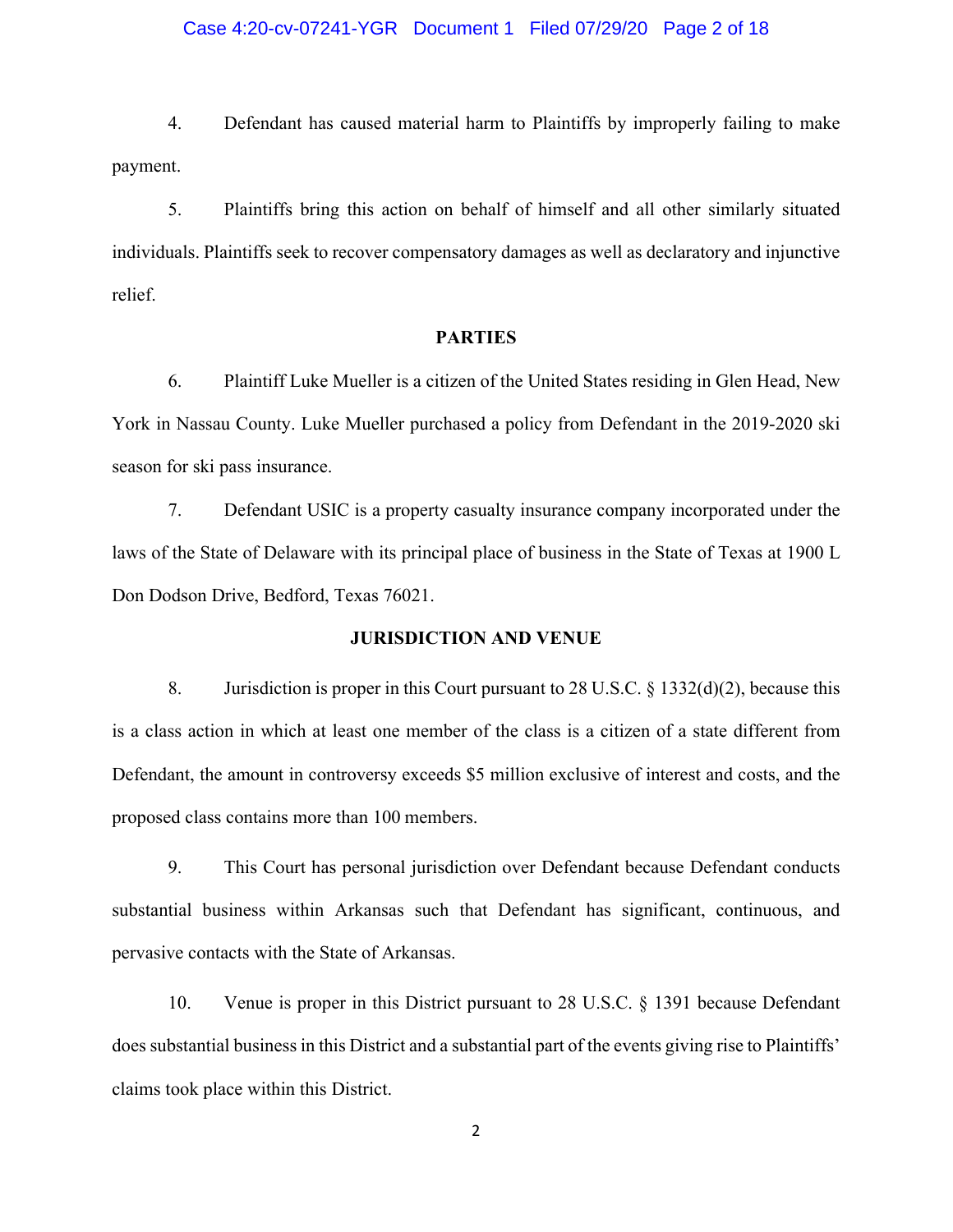## **CLASS ACTION ALLEGATIONS**

11. Pursuant to Federal Rules of Civil Procedure 23(a), 23(b)(1), 23(b)(2), 23(b)(3) and/or 23(c)(4), Plaintiff brings this action on behalf of himself and all others similarly situated, and seeks to represent the following class:

12. All persons who purchased both an Epic Pass for the 2019/2020 ski season and purchased from Defendant pass insurance on their Epic Pass, but were denied coverage for the loss of use of their passes after the resorts closed on March 15, 2020 due to no fault of their own.

13. Excluded from the class is Defendant, any entity in which Defendant has a controlling interest, any of the officers, directors, or employees of the Defendant, the legal representatives, heirs, successors, and assigns of the Defendant, anyone employed with Plaintiffs' counsels' firms, any Judge to whom this case is assigned, and his or her immediate family.

14. Plaintiffs' claims satisfy the numerosity, typicality, adequacy, commonality and superiority requirements under Federal Rule of Civil Procedure 23, as set forth more fully herein.

15. The persons who fall within the class number in at least the hundreds and most likely thousands, and thus the numerosity standard is satisfied. Because class members are geographically dispersed across the country, joinder of all class members in a single action is impracticable.

16. Class members are readily ascertainable from information and records in Defendant's possession, custody, or control. Notice of this action can readily be provided to the class.

17. There are questions of law and fact common to the claims of Plaintiff and the class that predominate over any questions affecting only individual class members. The questions of law and fact arising from Defendant's actions that are common to the class include, without

3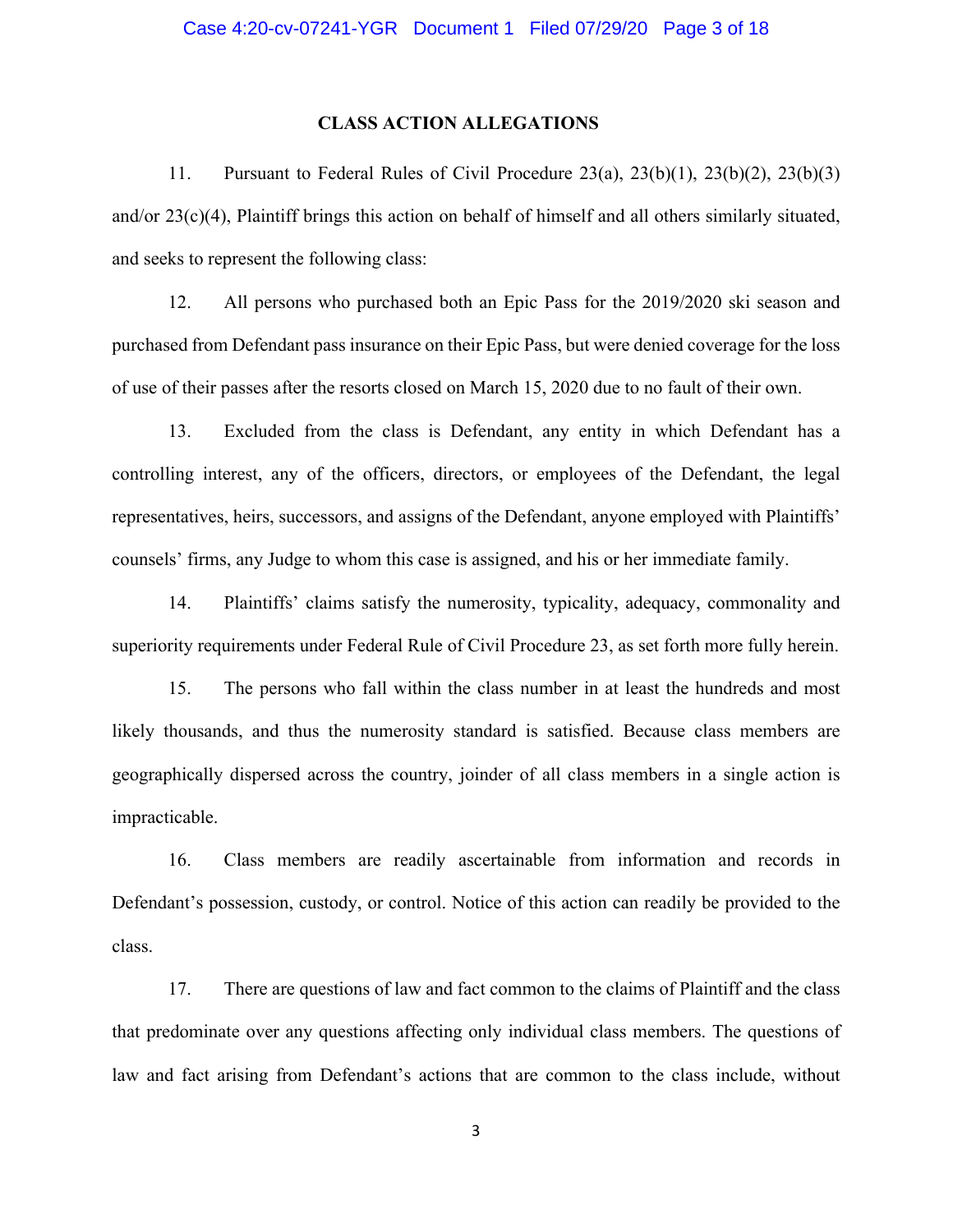limitation:

A) Whether the order and directive from the CEO for Vail Resorts closing all its resorts in the United States constituted a quarantine under the terms of the Policy because it was "an unforeseen event, occurrence, or circumstance" that restrained class-members from entering upon and using the facilities of Destination Resorts for the purposes permitted by the Epic Pass;

B) Whether governmental orders applicable to class members were an "unforeseen event, occurrence, or circumstance" that constituted a quarantine by restraining class members from traveling to Destination Resorts, engaging in activities, and using the Epic Pass for its intended purpose;

C) Whether Defendant breached the terms of the Class Policies;

D) Whether the class sustained damages as a result of Defendant's breaches of contract;

E) Whether the class is entitled to damages, restitution, and/or other equitable relief; and

F) Whether the class, or a subset of the class, is entitled to declaratory relief stating the proper construction and/or interpretation of the Class Policies.

18. The questions set forth above predominate over any questions affecting only individual persons, and a class action is superior with respect to considerations of consistency, economy, efficiency, fairness, and equity to other available methods for the fair and efficient adjudication of the claims asserted herein.

19. Plaintiff's claims are typical of the claims of the class in that Plaintiff and the class members all purchased ski pass insurance policies containing the same or similar terms including, in particular, what constitutes a Covered Peril.

20. Plaintiff will fairly and adequately protect and represent the interests of the proposed class, because hisinterests are aligned with, and not antagonistic to, those of the proposed class, and she is represented by counsel who are experienced and competent in the prosecution of class action litigation, and have particular expertise with class action litigation on behalf of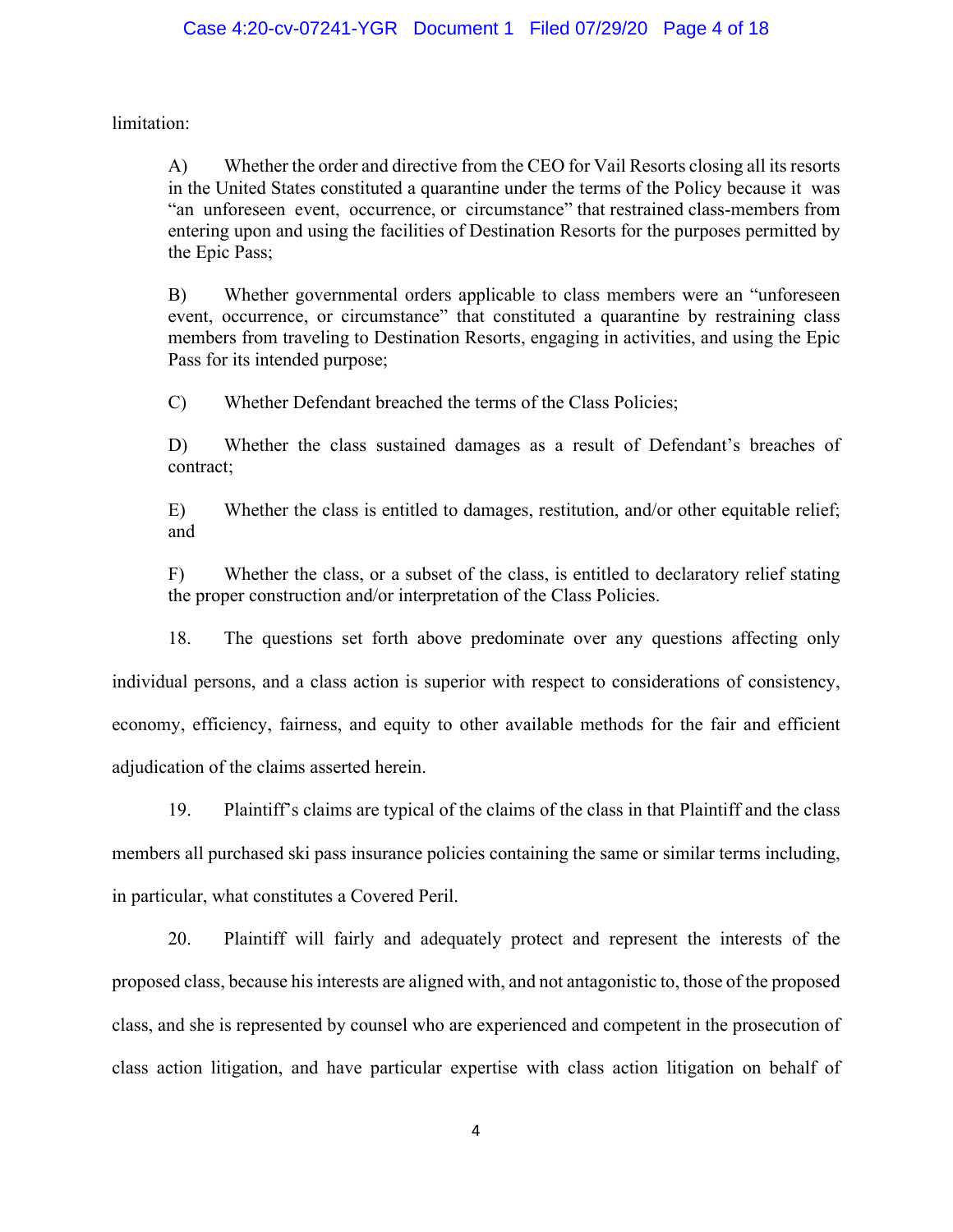## Case 4:20-cv-07241-YGR Document 1 Filed 07/29/20 Page 5 of 18

purchasers of insurance policies.

21. Maintenance of this action as a class action is a fair and efficient method for adjudicating this controversy. It would be impracticable and undesirable for each member of the class to bring a separate action. Because of the relatively small size of individual class members' claims, absent a class action, most class members would likely find the cost of litigating their claims prohibitively high and would have no effective remedy. In addition, the maintenance of separate actions would place a substantial and unnecessary burden on the courts and could result in inconsistent adjudications, while a single class action can determine, with judicial economy, the rights of all class members.

## **FACTUAL BACKGROUND**

## **Introduction**

22. Defendant USIC provides season ski pass insurance coverage whereby it promises its insureds coverage against loss of use of the insured's season ski pass.

23. Upon information and belief, Defendant USIC provides this insurance service to customers of Vail Corporation d/b/a Vail Resorts Management Company ("Vail Resorts"), a North American company that operates more than 34 ski resorts throughout the United States. Vail Resorts sells "Epic Passes" directly to consumers promising access to skiing and snowboarding at its resorts. Customers can purchase annual, weekly, or daily Epic Passes in advance.

24. Vail Resorts offered Epic Pass insurance through Defendant USIC for customers that wished to mitigate the risk that they may be unable to realize the full use of their Epic Pass for reasons outside of their control. Upon information and belief, thousands of customers purchased optional pass insurance through USIC.

25. Prior to the 2019/2020 ski season, Class Plaintiff Luke Mueller and his wife

5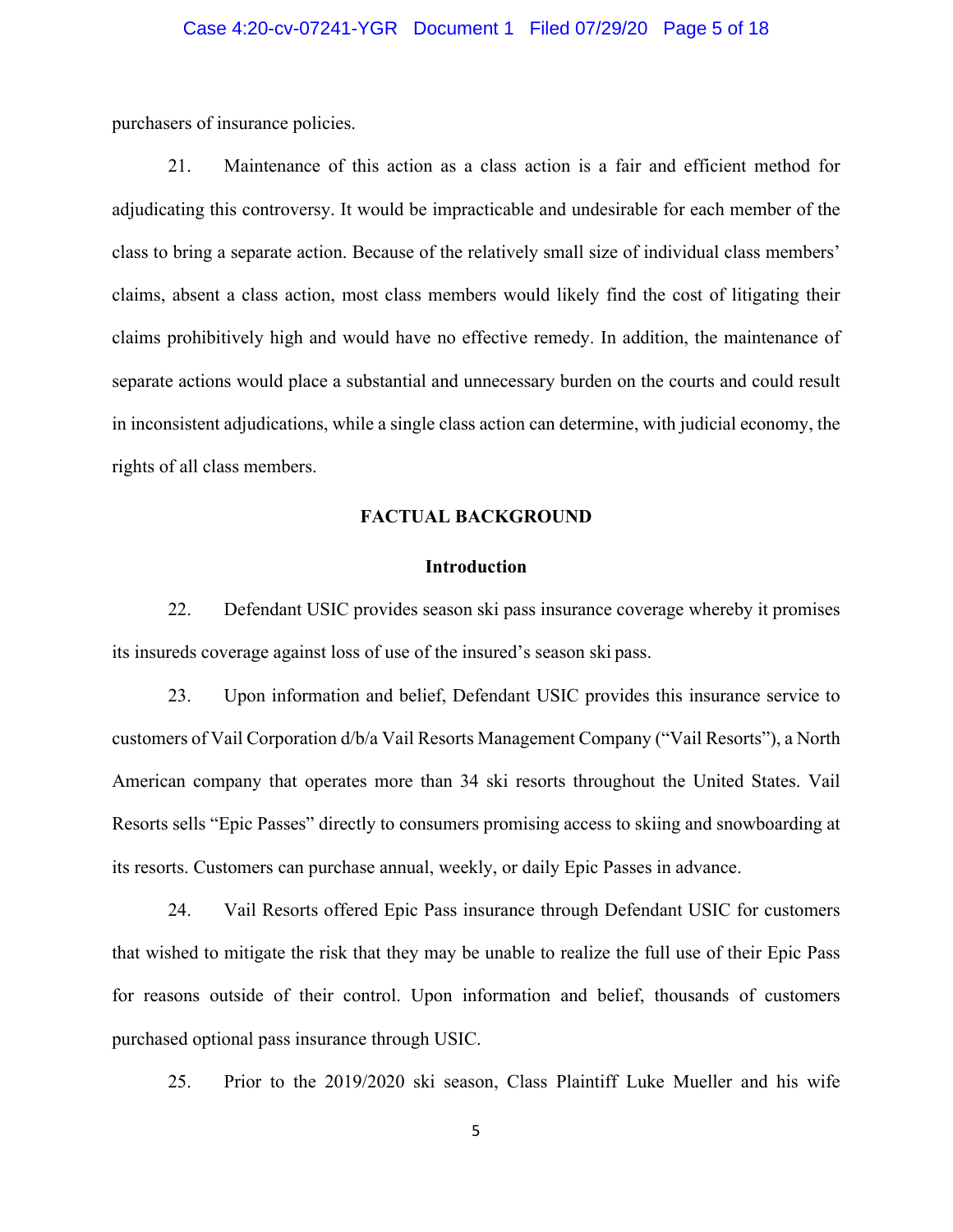## Case 4:20-cv-07241-YGR Document 1 Filed 07/29/20 Page 6 of 18

purchased Epic Passes and Epic Pass insurance through Defendant. Plaintiff purchased the Epic pass with the understanding that he would be able to access Vail Resorts from October 2019 through the end of the season. To ensure he would be able to get a refund if he was unable to use the pass, Mr. Mueller opted to pay an additional fee for pass insurance.

26. On March 15, 2020, Vail Resorts announced that it was closing all of its mountain resorts indefinitely. Subsequently, Vail Resorts announced that its "North American resorts and retail stores will remain closed for the 2019-20 winter ski season."[1](#page-5-0) Rob Katz, chairman and chief executive officer of Vail Resorts, explained the company was ending the skiing season early due to the fast-moving situation involving COVID-19. *Id.*

27. The COVID-19 outbreak devasted millions of residents in New York. Given the seriousness of the spread across New York and the nation, the Governor of New York and the President of the United States issued various orders, limiting human contact and restricting travel and activities to only those considered essential. Skiing and snowboarding are considered nonessential activities.

28. As a result of the closures and quarantine related restrictions, Plaintiff was restrained from entering upon and using the facilities of any of the Vail Resort properties and deprived of the use of his Epic Pass.

29. Plaintiff promptly provided notice and made a claim to American Claims Management, Inc. ("ACM"), the third-party claims administrator for the Pass Insurance Program. Any documentation requested was provided to ACM within 90 days after the Covered Loss occurred.

<span id="page-5-0"></span><sup>1</sup> https://www.snow.com/info/covid-19-update (last accessed May 14, 2020).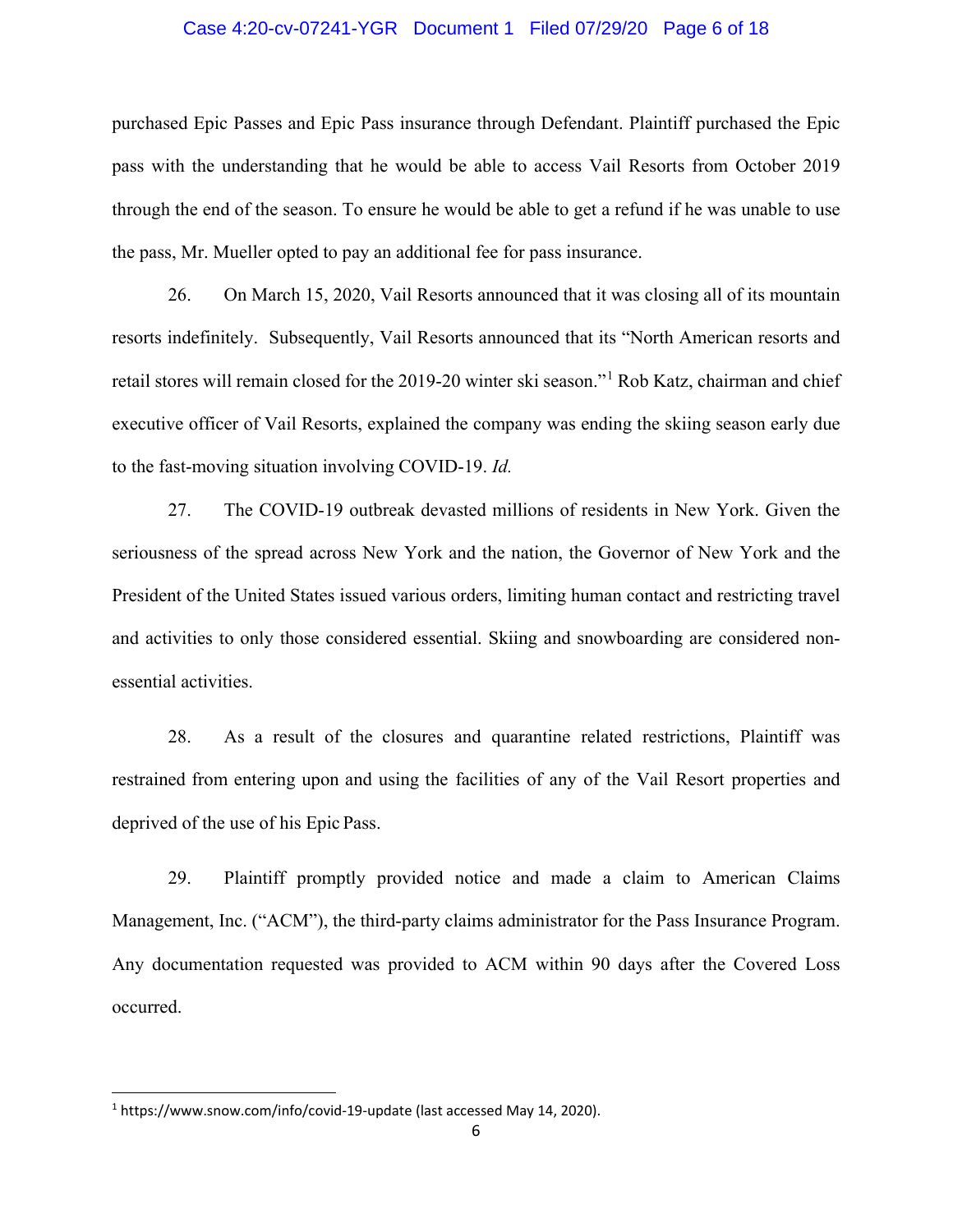### Case 4:20-cv-07241-YGR Document 1 Filed 07/29/20 Page 7 of 18

30. On April 9, 2020, ACM sent a letter to Plaintiff acknowledging that a claim was made. The April 9, 2020 letter did not make a final coverage determination on whether pass holders would receive a reimbursement. The April 9, 2020 letter did not discuss or define what a "quarantine" was under the terms of the Policy. See **Exhibit A**.

31. Shortly thereafter, ACM sent a second letter to Plaintiff informing him Defendant USIC was denying coverage under the terms of the Policy.

## **The Class Policy**

32. Plaintiffs purchased insurance from Defendant to protect against the risk of not being able to use the ski passes. A true and accurate copy of the Certificate of Season Ski Pass Insurance ("Certificate" or "Policy") is attached hereto as **Exhibit B** and is incorporated herein by reference.

33. The terms of the Policy were not subject to individual negotiation, and upon information and belief are materially the same for all policy owners ("Class Policy").

34. Plaintiffs are the owners of a Class Policy, which was in force at the time of the alleged loss.

35. Defendant is the liable insurer under the Class Policy.

#### **Terms of the Policy**

36. The Policy and Class Policy offers the following coverage:

#### **PROPERTY INSURED AND COVERAGE LIMITS**:

We cover the Season Ski Pass Cost you paid. We cover you against the risk of not being able to use your Season Ski Pass due to a covered peril. We will reimburse you for the Season Ski Pass Cost minus the applicable Daily Rate or Pro- Rata reduction (for the Epic Day Pass) for each day (or portion thereof) that you have used your Season Ski Pass during the Ski/Snowboard Season.

37. The Policy and Class Policy defines a "Covered Peril" as follows: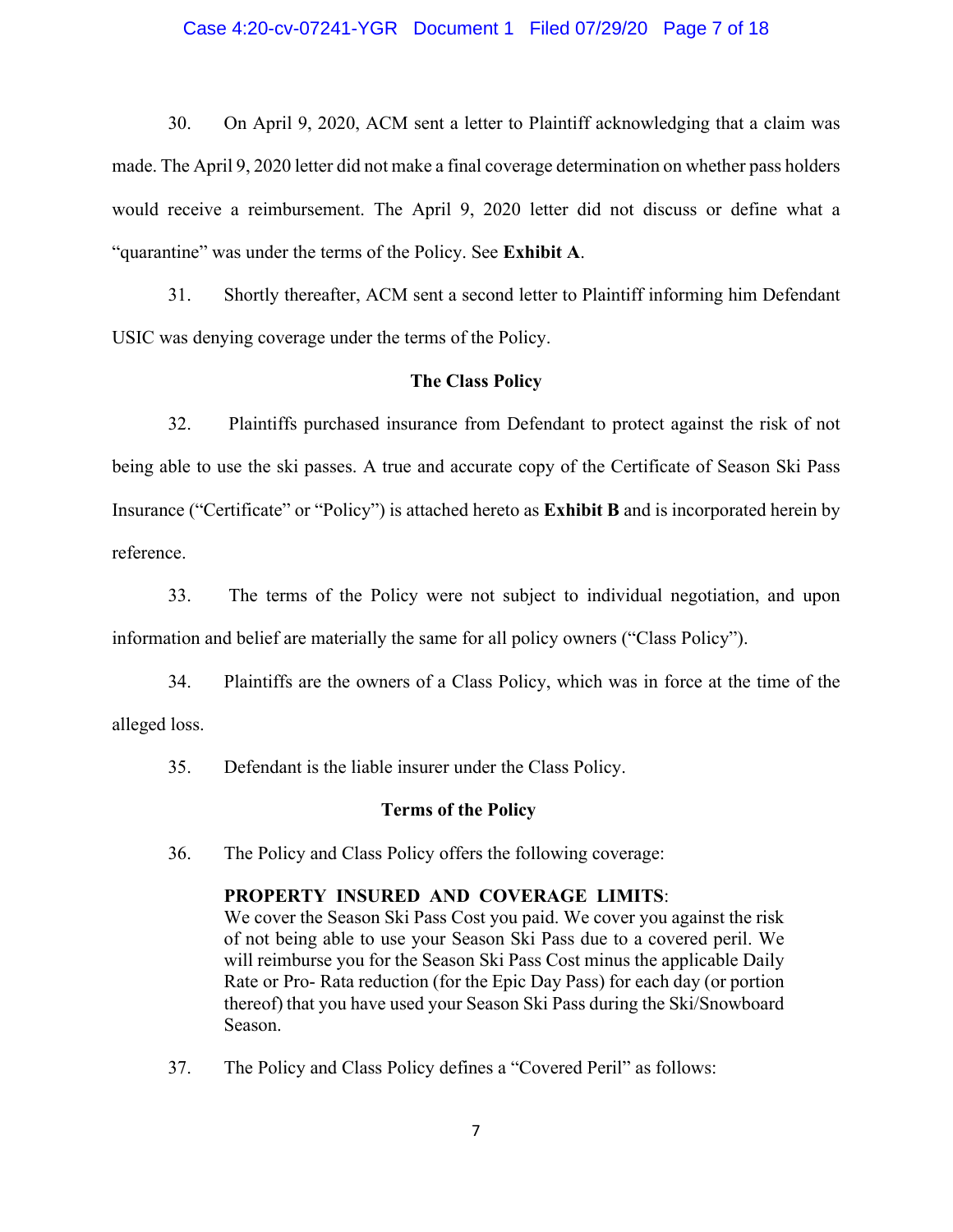**PERILS INSURED AGAINST**: Subject to the Exclusions and Coverage Limits, the Insured has coverage against Loss of use of your Season Ski Pass if caused by any one of the following unforeseen perils occurring after the effective date of coverage:

- a) Sickness, Injury or death of you or a family member;
- b) You have a Pregnancy or Childbirth verified by medical records; coverage is included for pregnant Season Ski Pass Holder's spouse of domestic partner and minor child;
- c) Your primary residence being made Uninhabitable by Natural Disaster;
- d) The Destination Resort closes indefinitely due to a Natural Disaster;
- e) You are subpoenaed, required to serve on a jury, hijacked, **quarantined** or your travel visa is denied; (perils  $f - j$  omitted) (emphasis added)

38. The Policy does contain a definition section, but the Policy fails to define

"quarantined." A quarantine is generally defined as "to isolate from normal relations or communication,"[2](#page-7-0) and "a restriction on the movement of people and goods which is intended to prevent the spread of disease or pests. It is often used in connection to disease and illness, preventing the movement of those who may have been exposed to a communicable disease, but do not have a confirmed medical diagnosis."[3](#page-7-1)

39. The Policy contains no applicable exclusions for viruses, pandemics, related government orders or actions taken by Vail Resorts, independently or pursuant to such government orders.

40. The Policy defines a Loss as follows:

**LOSS**: Means your inability to use your season Ski Pass due to an unforeseen event, occurrence or circumstance.

# **CAUSES OF ACTION**

## **Count I: Breach of Contract**

- 41. The preceding paragraphs 1 40 are incorporated by reference herein.
- 42. Plaintiff and the proposed class members purchased ski pass insurance from

<span id="page-7-0"></span><sup>2</sup> <https://www.merriam-webster.com/dictionary/quarantine>

<span id="page-7-1"></span><sup>3</sup> <https://en.wikipedia.org/wiki/Quarantine>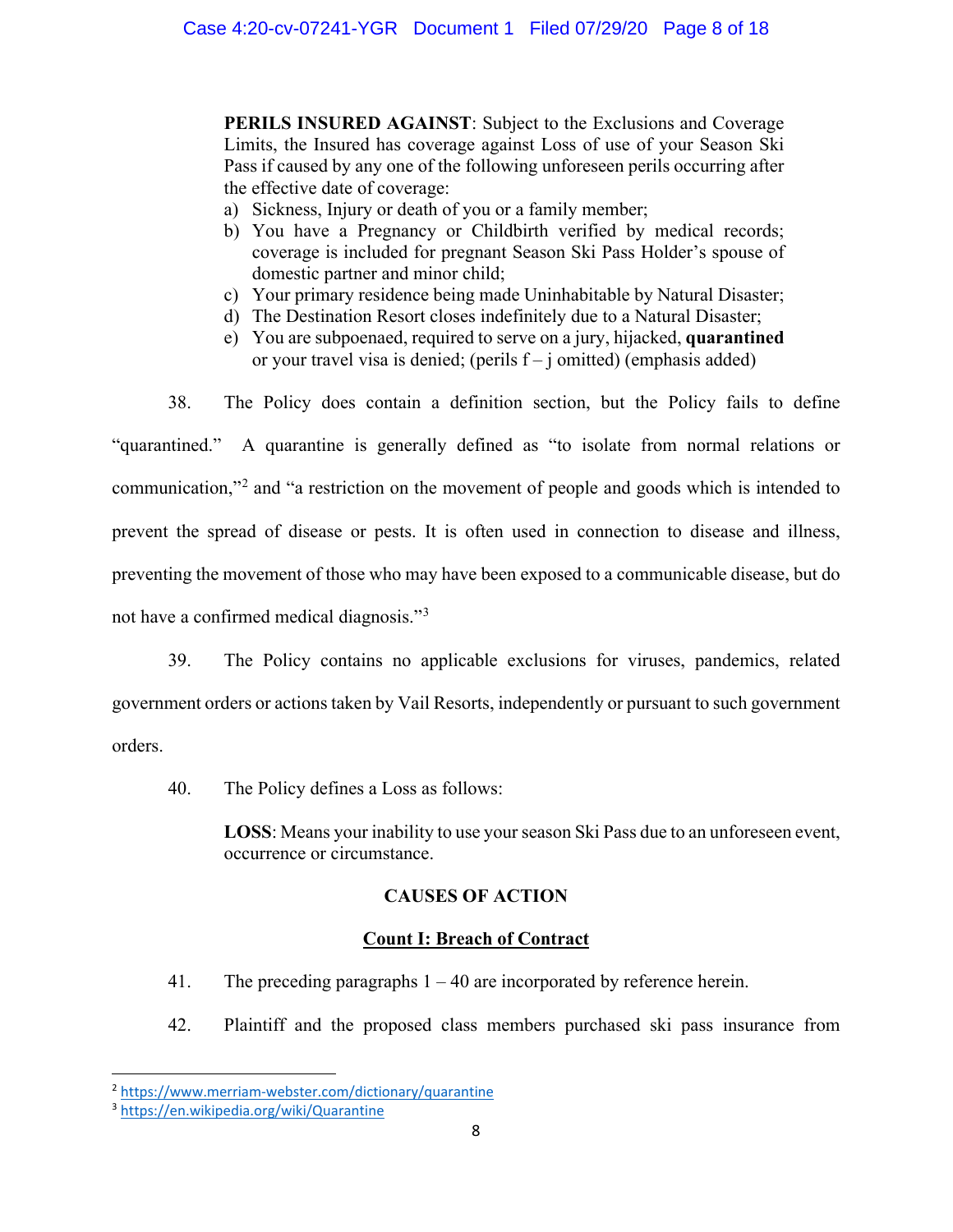## Case 4:20-cv-07241-YGR Document 1 Filed 07/29/20 Page 9 of 18

Defendant.

43. The Policy and Class Policies are valid and enforceable contracts between the Defendant and Plaintiff and proposed class members.

44. Plaintiff and the proposed class members substantially performed their obligations pursuant to the terms of the Policy and Class Policies.

45. Plaintiff and the proposed class members suffered a Loss from a Covered Peril as they are defined under the Policy and Class Policies.

46. Defendant has failed to compensate Plaintiff and proposed class members for their respective Losses as required by the Policy and Class Policies.

47. As a direct and proximate result of Defendant's breaches, Plaintiff and the proposed class members have sustained damages that are continuing in nature in an amount to be determined at trial.

#### **Count II: Declaratory and Injunctive Relief**

48. The preceding paragraphs  $1 - 47$  are incorporated by reference herein.

49. An actual controversy has arisen and now exists between Plaintiff and the class, on the one hand, and Defendant, on the other, concerning the respective rights and duties of the parties under the Policy and Class Policies.

50. Plaintiff contends that Defendant has breached the Policy and Class Policies by failing to timely pay Class Members for their respective Losses by reimbursing each member of the class for the Season Ski Pass Cost minus the applicable Daily Rate or Pro-Rata reduction (for the Epic Day Pass) for each day (or portion thereof) that the member has used his/her Season Ski Pass during the Ski/Snowboard Season.

51. Plaintiff, therefore, seeks a declaration of the parties' respective rights and duties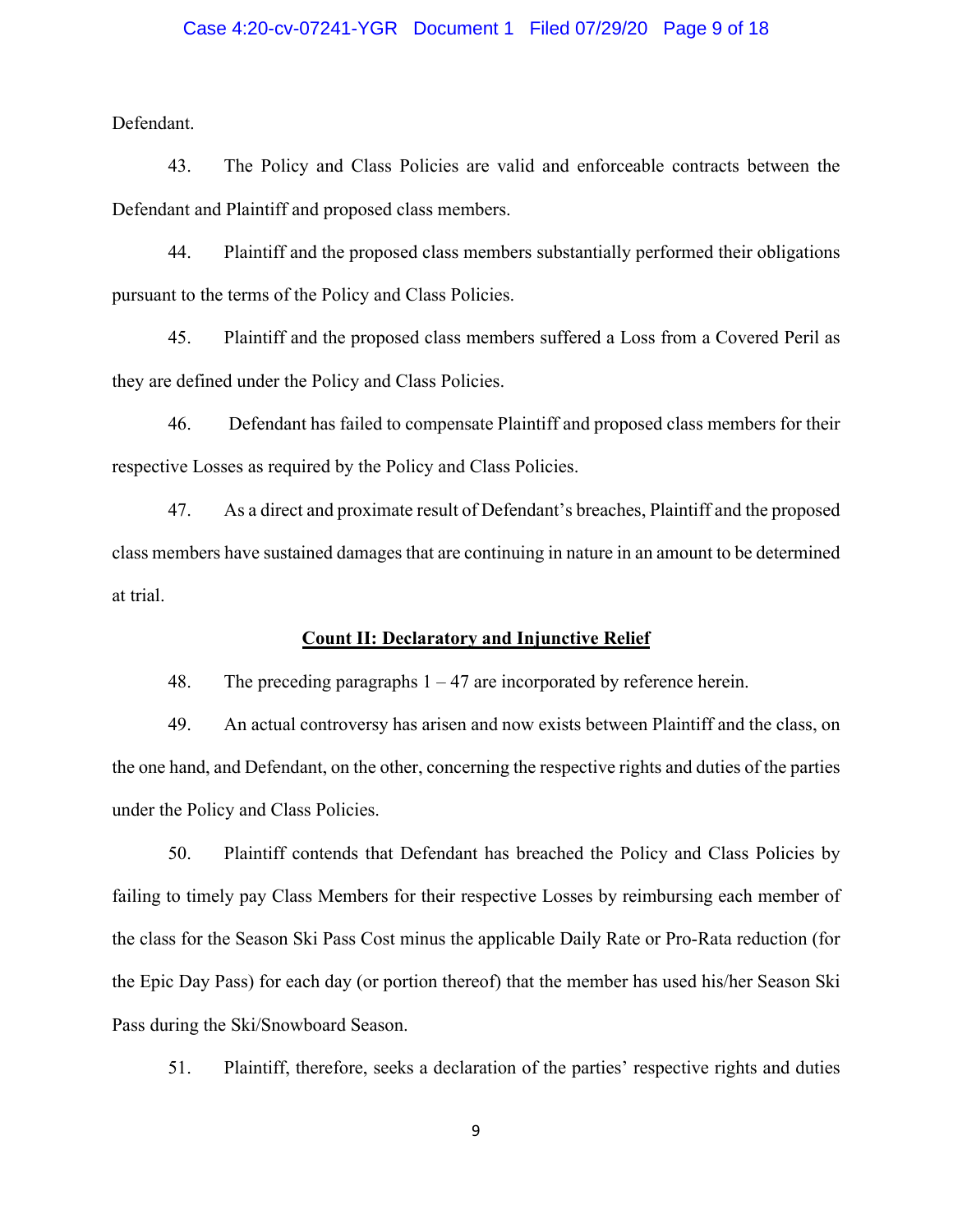## Case 4:20-cv-07241-YGR Document 1 Filed 07/29/20 Page 10 of 18

under the Policy and Class Policies and requests the Court to declare the aforementioned conduct of Defendant unlawful and in material breach of the Policy and Class Policies so that future controversies may be avoided.

52. Pursuant to a declaration of the parties' respective rights and duties under the Policy and Class Policies, Plaintiff further seeks an injunction enjoining Defendant (1) from continuing to engage in conduct in breach of the Policy and Class Policies; and (2) ordering Defendant to comply with the terms of the Policy and Class Policies including payment of all amounts due.

#### **DEMAND FOR JURY TRIAL**

Plaintiffs hereby demand a trial by jury.

#### **CONCLUSION AND PRAYER FOR RELIEF**

WHEREFORE, Plaintiff, individually and on behalf of all others similarly situated, requests relief and judgment against Defendant as follows:

- (a) That the Court enter an order certifying the class, appointing Plaintiff as a representative of the class, appointing Plaintiff's counsel as class counsel, and directing that reasonable notice of this action, as provided by Federal Rule ofCivil Procedure 23(c)(2), be given to the class;
- (b) For a judgment against Defendant for the causes of action alleged against it;
- (c) For compensatory damages in an amount to be proven at trial;
- (d) For a declaration that Defendant's conduct as alleged herein is unlawful and in material breach of the Policy and Class Policies;
- (e) For appropriate injunctive relief, enjoining Defendant from continuing to engage in conduct related to the breach of the Policy and Class Policies;
- (f) For pre-judgment and post-judgment interest at the maximum rate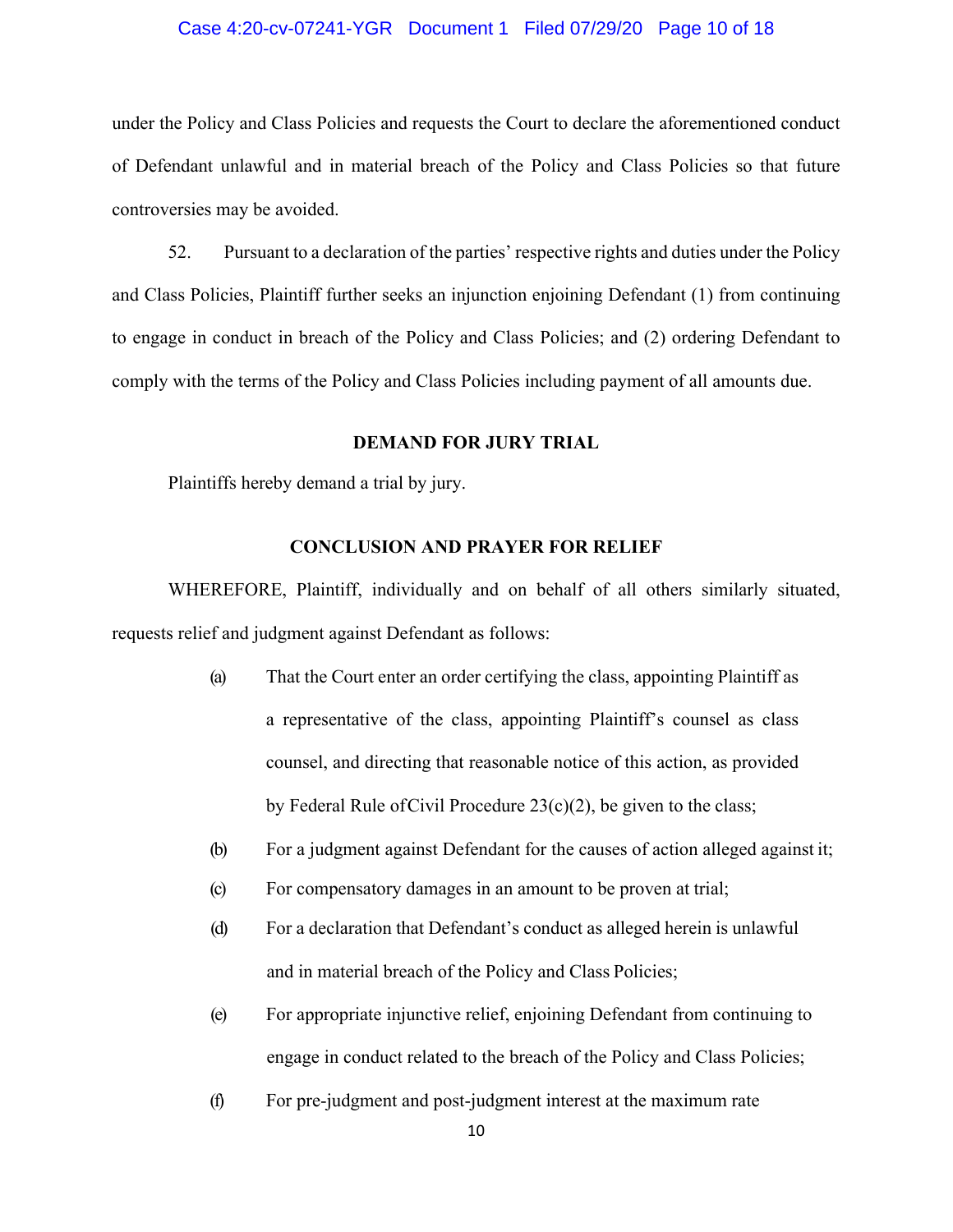permitted by law;

- (g) For Plaintiffs' attorney's fees;
- (h) For Plaintiffs' costs incurred; and
- (i) For such other relief in law or equity as the Court deems just and proper.

Dated: July 29, 2020 New York, N.Y.

Respectfully submitted,

# SLATER SLATER SCHULMAN LLP

By: Adam P. Slater

Adam P. Slater Esq. *Attorneys for Plaintiffs* 488 Madison Avenue, 20th Floor New York, N.Y. 10022 (212) 481 -7400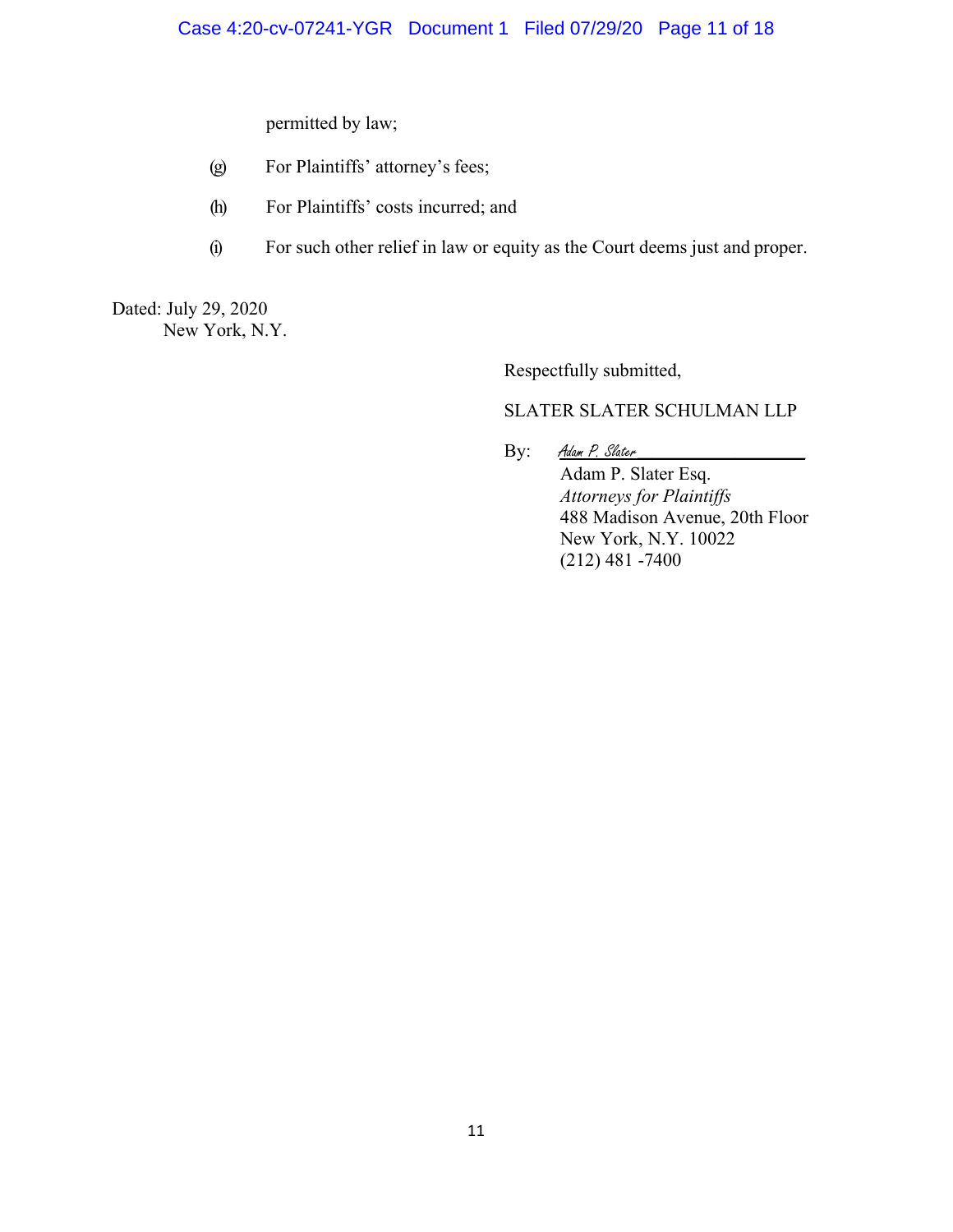# Exhibit A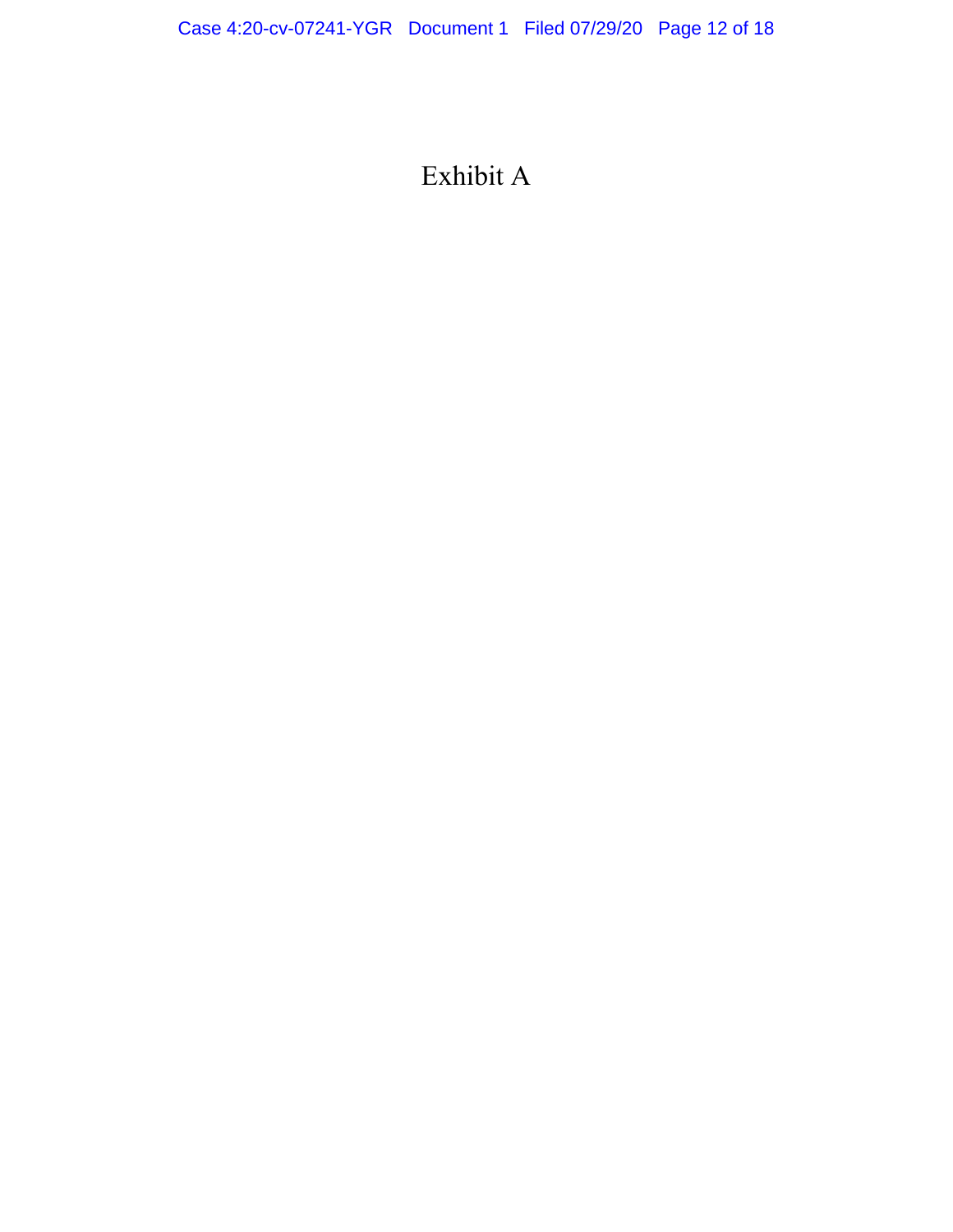

American Claims Management PO Box 9030 Carlsbad, CA 92018-9030

Innovative Solutions. Exceptional Results.

April 9, 2020

Luke Mueller 40 Cody Ave Glen Head, NY 11545

| Claim Number | : 69059439                          |
|--------------|-------------------------------------|
| Date of Loss | : 03/02/2020                        |
| Re           | : Certificate of Ski Pass Insurance |
| Season       | $\cdot$ 19-20                       |

Dear Luke Mueller:

American Claims Management (hereinafter "ACM") is the authorized claims representative of United Specialty Insurance Company (hereinafter "USIC"). On behalf of USIC, we acknowledge the claim you made regarding the COVID-19 (or "virus") crisis and/or Vail's early closure of their North American resorts. Difficult decisions have been made to prioritize the health and wellbeing of our communities and our global population.

In the event you submitted your premium, USIC issued Season Ski Pass insurance (hereinafter "policy") to you for the 2019-2020 ski/snowboard season. A copy of that policy is available to you via the FAQ section of following web link https://www.epicpass.com/info/pass-insurance.aspx. We are happy to provide you with a copy of the policy upon your request.

In considering coverage, we have carefully reviewed the insurance policy referenced above as well as the factual basis of the presented claim. Based upon our review, we issue this letter to inform you that USIC reserves it rights to further our evaluation of your claim and the policy to determine whether coverage exists. We will provide you with additional information as soon as it is readily available.

Our coverage position is explained below.

#### **The Policy**

We discuss below certain provisions of the USIC policy. Please note, however, that our discussion involves only a partial recitation of the terms, conditions, limitations and exclusions contained in the USIC policy. It is not intended to supplement, amend, supersede or otherwise alter the USIC policy. USIC does not intend to waive any provision of the USIC policy by virtue of its discussion. Please consult your copy of the USIC policy for a complete listing of all the terms, conditions, limitations and exclusions contained therein.

*INSURING AGREEMENT: We will provide insurance under the Master Policy in consideration of your payment of the Premium.*

*PROPERTY INSURED AND COVERAGE LIMITS: We cover the Season Ski Pass Cost you paid. We cover you against the*  risk of not being able to use your Season Ski Pass due to a covered peril. We will reimburse you for the Season Ski Pass Cost minus the applicable Daily Rate or Pro-Rata reduction (for the Epic Day Pass) for each day (or portion *thereof) that you have used your Season Ski Pass during the Ski/Snowboard Season.*

*PERILS INSURED AGAINST: Subject to the Exclusions and Coverage Limits, the Insured has coverage against Loss of*  use of your Season Ski Pass if caused by any one of the following unforeseen perils occurring after the effective *date of coverage:*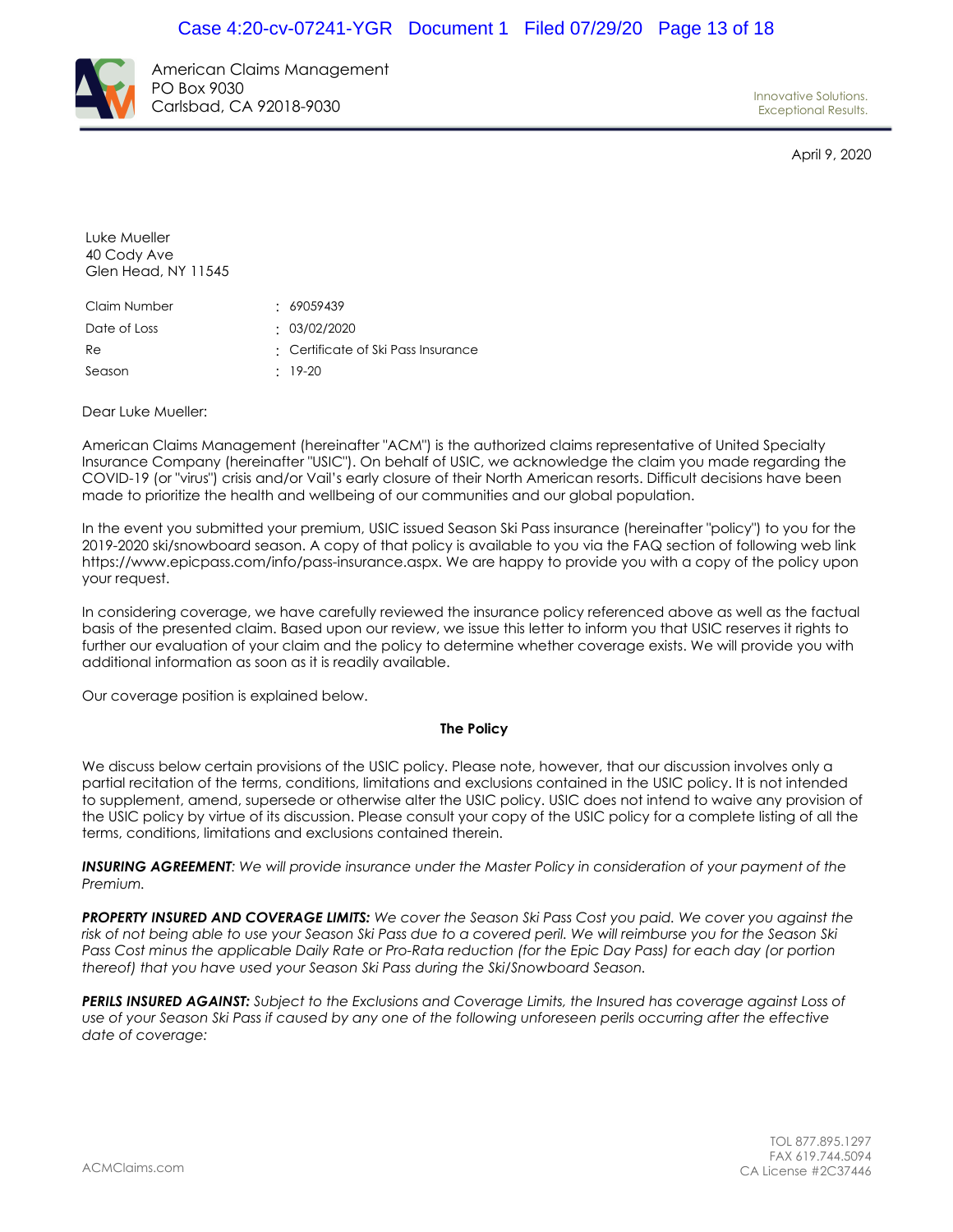

American Claims Management PO Box 9030 Carlsbad, CA 92018-9030

*a) Sickness, Injury or death of you or a Family Member;*

*d) The Destination Resort closes indefinitely due to a Natural Disaster (this coverage does not apply if you*  reside in a state with more than one Destination Resort and at least one of the other Destination Resorts is *operating);*

*e) You are subpoenaed, required to serve on a jury, hijacked, quarantined or your travel visa is denied;*

*i) You are a Student (i) who transfers to a school located 100 or more miles from your current school; (ii) who* is accepted into a foreign study program that will cause you to be out of the country during the ski season; *(iii) who graduates and accepts a job that is 100 or more miles from your current residence.*

*EXCLUSIONS: We do not cover any Loss caused by or resulting from:*

*d) mental, nervous or psychological conditions or disorders, including but not limited to: anxiety, depression, neurosis, phobia, psychosis, or any related physical manifestations thereof;*

*f) Loss that occurs when this coverage is not in effect;*

#### **DEFINITIONS**

*EFFECTIVE DATE OF COVERAGE: This insurance will be effective immediately upon acceptance by us of the Premium and shall remain in effect until the last day of the Ski/Snowboard Season or the date upon which ski operations are ceased due to an unforeseen event, whichever is earlier.*

*DAILY RATE – means \$95 per day for an adult pass (age 13 and up) at all Destination Resorts except; \$50 per day at Stevens Pass, Okemo, Stowe and Sunapee; \$35 per day at Afton Alps, Mt. Brighton and Wilmot Mtn. DAILY RATE for a child pass (age 12 and under) is \$35 per day at all Destination Resorts except \$15 per day at Afton Alps, Mt. Brighton and Wilmot Mtn. The DAILY RATE does not apply to Epic Day Pass. Usage reduction for Epic Day pass will be pro-rated for each usage day and if all days have been used there is no refund.*

*FAMILY MEMBER - means the Season Ski Pass Holder's spouse, child, domestic partner, daughter-in-law, son-in-law, brother, sister, mother, father, grandparents, grandchild, step-child, step-brother, step-sister, step-parents, parents-in-law, brother-in-law, sister-inlaw, aunt, uncle, niece, nephew, legal guardian, caregiver, foster child, ward or legal ward.*

*NATURAL DISASTER – means a flood, hurricane, tornado, earthquake, fire, wildfire, volcanic eruption, or blizzard that is due to natural causes.*

*PHYSICIAN – means a licensed practitioner including medical, surgical, or dental, services acting within the scope of his/her license. The treating Physician may not be the Season Ski Pass Holder, Insured, a traveling companion, a Family Member, or a business partner.*

*SICKNESS – in the case of you means an illness or disease diagnosed while your coverage is in effect that is treated by a Physician and that prevents your use of your Season Ski Pass, as certified by a Physician at the time of Loss; and as to a Family Member means an illness or disease diagnosed while your coverage is in effect that is treated by a Physician that is either life threatening or requires your care, as certified by a Physician.*

#### **Insurance Company Position**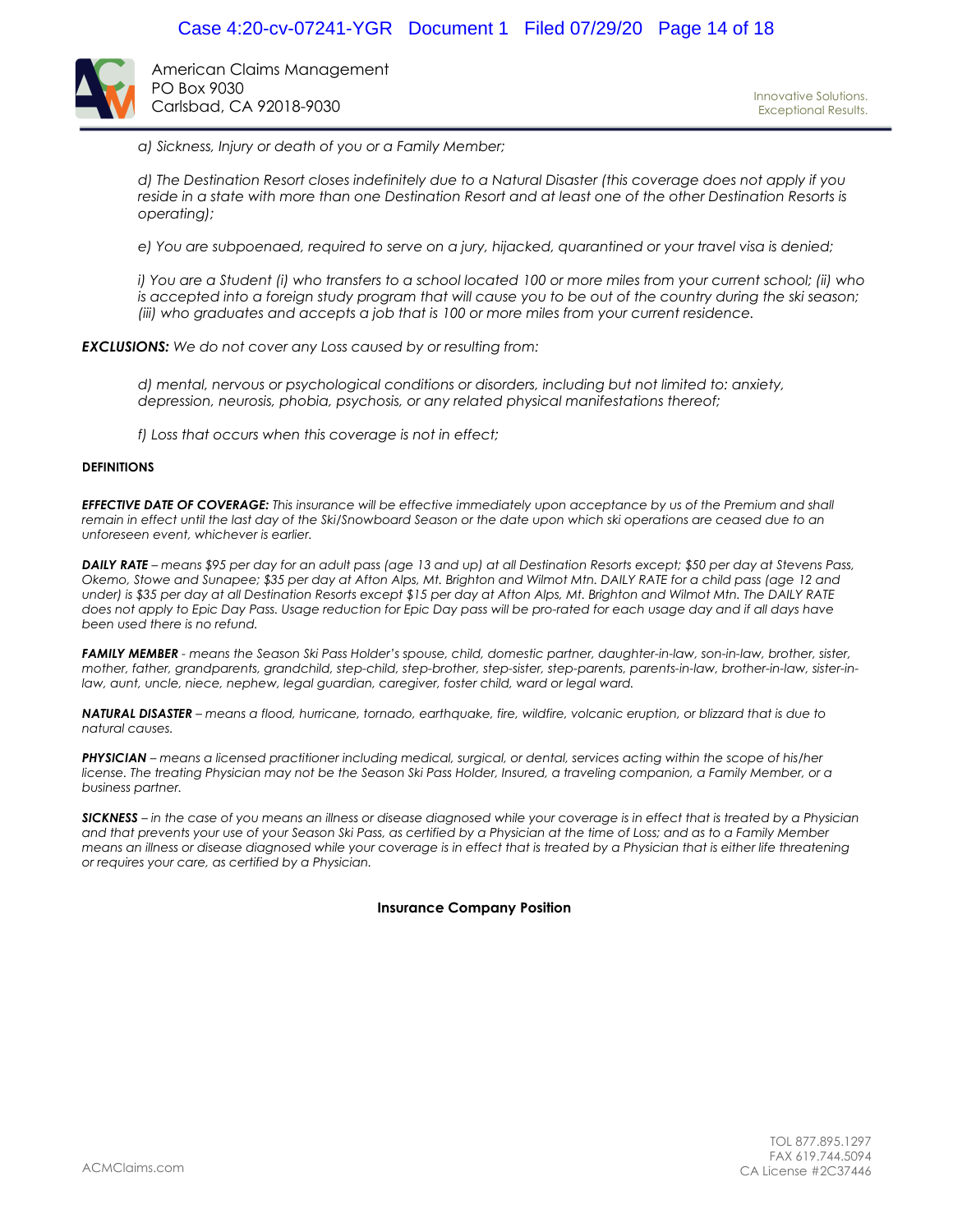

American Claims Management PO Box 9030 Carlsbad, CA 92018-9030

Innovative Solutions. Exceptional Results.

Please be advised that regardless of the reason causing you to lose the ability to use your pass, if you are not an insured, you are ineligible for reimbursement of your pass price, or any portion thereof, from the policy. Please also note there is no reimbursement of the cost of your pass if the number of times you used your pass, multiplied by the applicable daily rate, exceeds your pass price.

In review, the concern of contracting the virus may not be covered under peril (a) because it is not considered **Sickness**, as defined by the policy, unless your physician certifies you actually contracted the disease. The policy may not provide you reimbursement for governmental authority(s) recommendation or to avoid, or bars travel, and/or "hold in place".

Anxiety, depression, psychological disorders, etc., experienced due to concerns of the virus, travel restrictions imposed, causing the inability to use your pass could disqualify any reimbursement pursuant to **exclusion (d).**

Further, Vail's decision to close their resorts due to the concern of COVID-19 may not be covered under peril (d) since the reason of the closure is not a **Natural Disaster** as that term is defined by the policy.

In regard to peril (i), in the event a student's school closed early and the student returned home for on-line classes, it is possible no coverage exists for that cause of losing the ability to use the ski/snowboard season pass.

At this time, a final coverage determination has not been made whether pass holders with insurance will receive a reimbursement.

USIC reserves the right under the policy and applicable law to cite additional policy provisions as may be appropriate that may further limit the application of coverage under the applicable coverage parts of the USIC policy. The foregoing letter is premised upon the information previously obtained, and the terms and conditions of the policy. By limiting policy references to those cited, USIC does not waive any other policy provisions. The insurance policy in its entirety is incorporated by reference as if it had been stated in full.

We sincerely hope that all of you, your friends and your loved ones remain safe during this unprecedented time and that the world comes together to move past the challenges we currently face.

Sincerely,

Debbie Dettmer Vail Claims Adjuster (303) 834-4547 Fax number: (760) 827-4844 ddettmer@acmclaims.com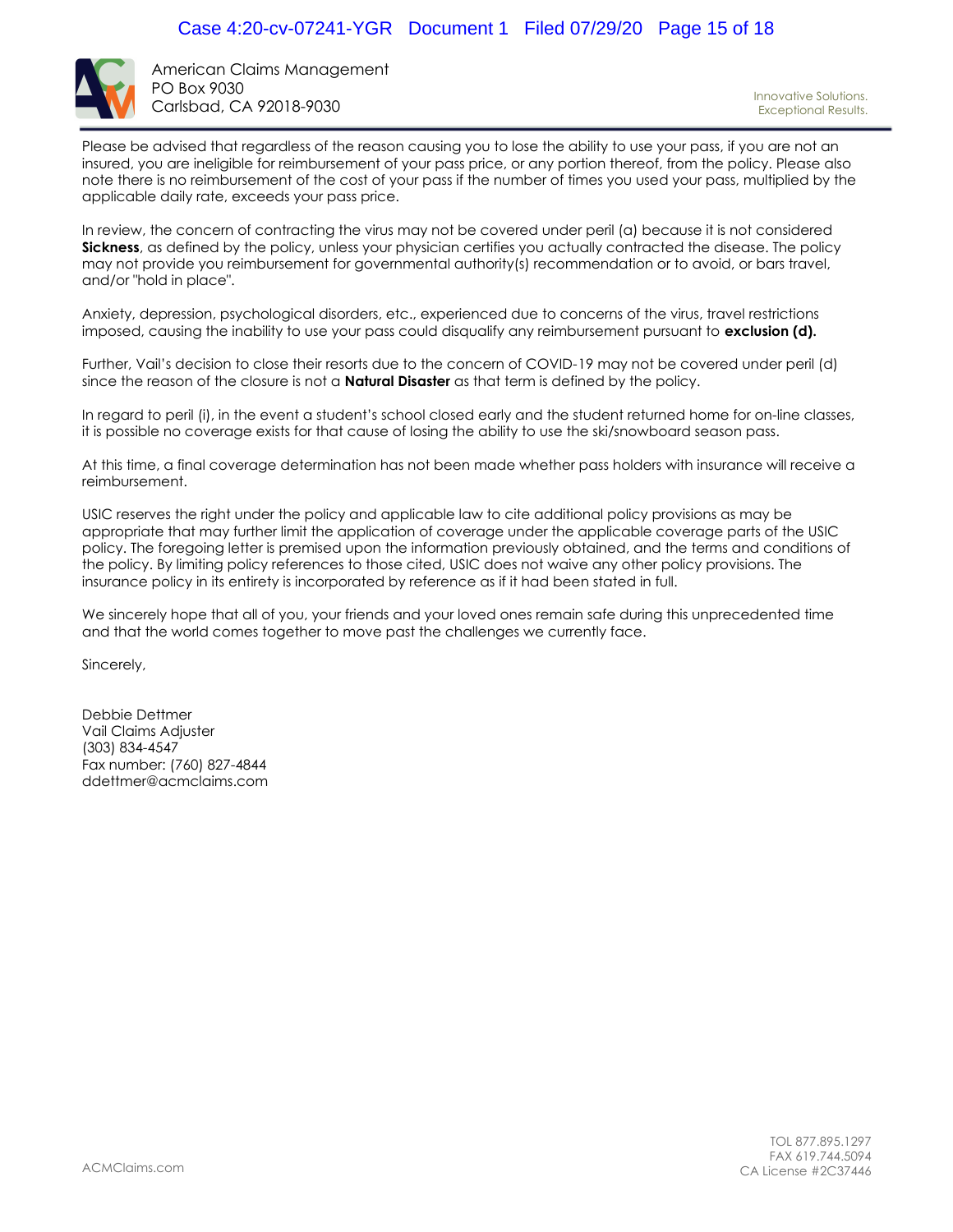# Exhibit B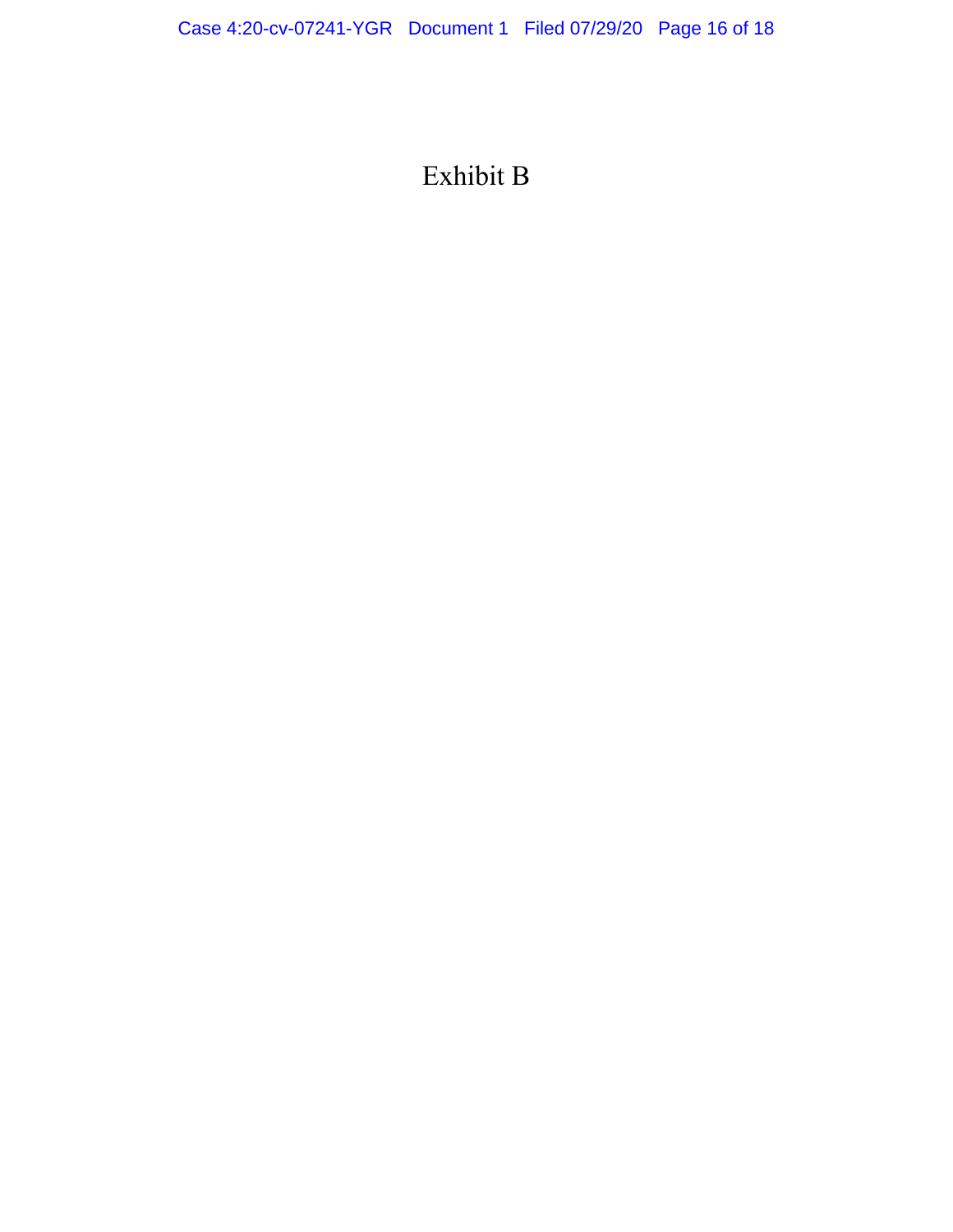#### **CERTIFICATE OF SEASON SKI PASS INSURANCE**

#### **UNITED SPECIALTY INSURANCE COMPANY**

**SEASON SKI PASS INSURANCE COVERAGE UNDER MASTER POLICY NUMBER: EYHBDISP0317** 

This is to certify that the undersigned has arranged insurance as hereinafter specified and underwritten by United Specialty Insurance Company. Please keep this document as your record of coverage under the plan.

**INSURING AGREEMENT:** We will provide insurance under the Master Policy in consideration of your payment of the Premium.

**EFFECTIVE DATE OF COVERAGE:** This insurance will be effective immediately upon acceptance by us of the Premium and shall remain in effect until the last day of the Ski/Snowboard Season or the date upon which ski operations are ceased due to an unforeseen event, whichever is earlier.

PROPERTY INSURED AND COVERAGE LIMITS: We cover the Season Ski Pass Cost you paid. We cover you against the risk of not being able to use your Season Ski Pass due to a covered peril. We will reimburse you for the Season Ski Pass Cost minus the applicable Daily Rate or Pro-Rata reduction (for the Epic Day Pass) for each day (or portion thereof) that you have used your Season Ski Pass during the Ski/Snowboard Season.

PERILS INSURED AGAINST: Subject to the Exclusions and Coverage Limits, the Insured has coverage against Loss of use of your Season Ski Pass if caused by any one of the following unforeseen perils *occurring after the effective date of coverage:* 

- a) Sickness, Injury or death of you or a Family Member;
- b) You have a Pregnancy or Childbirth verified by medical records; coverage is included for pregnant Season Ski Pass Holder's spouse or domestic partner and minor child;
- c) Your Primary Residence being made Uninhabitable by Natural Disaster;
- d) The Destination Resort closes indefinitely due to a Natural Disaster (this coverage does not apply if you reside in a state with more than one Destination Resort and at least one of the other Destination Resorts is operating);
- e) You are subpoenaed, required to serve on a jury, hijacked, quarantined or your travel visa is denied;
- f) You are called to military service; your military leave is revoked; you are deployed or you are reassigned;
- g) You **or a resident relative** have an involuntary, employer-initiated transfer that: (i) is within the same organization for which you **or a resident relative** have been continuously employed for at least one year immediately preceding the transfer; and **(ii)** involves your **or a resident relatives** relocation to a Primary Residence 100 or more miles from your current Primary Residence;
- h) You **or a resident relative** are involuntarily terminated or laid off by an employer for whom you **or a resident relative** have been continuously employed for at least one-year immediately preceding the termination or lay off; or involves a non-renewal of a work visa. This provision is not applicable to temporary employment, independent contractors or self-employed persons;
- i) You are a Student (i) who transfers to a school located 100 or more miles from your current school; (ii) who is accepted into a foreign study program that will cause you to be out of the country during the ski season; (iii) who graduates and accepts a job that is 100 or more miles from your current residence.
- j) You are unable to use your Season Ski Pass due to the inability to travel to the United States due to a U.S. Tourist Visa rejection or denial or failure to obtain the visa required to enter the United States. Evidence of visa application and copy of formal rejection or denial will be required as proof of loss.

#### **EXCLUSIONS:** We do not cover any Loss caused by or resulting from:

- a) an intentional act, except for suicide or attempted suicide by you or a family member.
- b) any felony or criminal acts committed by you;
- d) mental, nervous or psychological conditions or disorders, including but not limited to: anxiety, depression, neurosis, phobia, psychosis, or any related physical manifestations thereof; e) use of narcotics, controlled substances or alcohol;
- f) Loss that occurs when this coverage is not in effect;
- g) An Injury, Sickness or other medical condition which, within the 120 day period immediately preceding your coverage effective date: (i) first manifested itself, worsened or became acute or had symptoms which would have prompted a reasonable person to seek diagnosis, care or treatment; (ii) for which care or treatment was given or recommended by a Physician; or (iii) required taking prescription drugs or medicines, unless the condition for which the drugs or medicines are taken remains controlled without any change in the required prescription drugs or medicines.
- h) Hostile or warlike action in time of peace or war, including action in hindering, combating, or defending against an actual, impending or expected attack, by any government or sovereign power (de jure or de facto), or by any authority maintaining or using military, naval or air forces; or by military, naval or air forces or by an agent of any such government, power, authority or forces, it being understood that any discharge, explosion or use of any weapon of war employing nuclear fission or fusion shall be conclusively presumed to be such a hostile or warlike action by such governmental power, authority or forces. Civil disorder, riot, insurrection, rebellion, revolution, civil war, usurped power or action taken by governmental authority in hindering, combating or defending against such an occurrence, and seizure or destruction under quarantine, or customs regulations, confiscation by order of any government or public authority, or risks of contraband or illegal transportation or trade.

Exclusion g. is waived if the following conditions are met: 1. The Season Ski Pass Insurance is purchased at the same time you make the Initial Payment for the Season Ski Pass; or 2. All the Insured's are medically able to ski/snowboard when the Season Ski Pass Insurance Cost is paid. The Initial Payment means the first payment made to the Insured's Season Ski Pass Supplier toward the cost of the Season Ski Pass.

#### **DEFINITIONS:**

**DAILY RATE** – means \$95 per day for an adult pass (age 13 and up) at all Destination Resorts except; \$50 per day at Stevens Pass, Okemo, Stowe and Sunapee; \$35 per day at Afton Alps, Mt. Brighton and Wilmot Mtn. **DAILY RATE** for a child pass (age 12 and under) is \$35 per day at all Destination Resorts except \$15 per day at Afton Alps, Mt. Brighton and Wilmot Mtn. The DAILY RATE does not apply to Epic Day Pass. Usage reduction for Epic Day pass will be pro-rated for each usage day and if all days have been used there is no refund. **DESTINATION RESORT** – means the ski resort where you expected to use your Season Ski Pass.

INJURY – in the case of you means accidental bodily injury that occurs while your coverage is in effect that prevents your use of your Season Ski Pass, as certified by a Physician at the time of Loss; and as to a Family Member, means accidental bodily injury that occurs while your coverage is in effect and that is either life threatening or requires your care, as certified by a Physician.

**INSURED** – means any person for whom the Premium has been paid and accepted by us.

FAMILY MEMBER - means the Season Ski Pass Holder's spouse, child, domestic partner, daughter-in-law, son-in-law, brother, sister, mother, father, grandparents, grandchild, step-child, step-brother, step-sister, step-parents, parents-in-law, brother-in-law, sister-in-law, aunt, uncle, niece, nephew, legal guardian, caregiver, foster child, ward or legal ward.

**LOSS –** means your inability to use your Season Ski Pass due to an unforeseen event, occurrence or circumstance.

**NATURAL DISASTER** – means a flood, hurricane, tornado, earthquake, fire, wildfire, volcanic eruption, or blizzard that is due to natural causes.

PHYSICIAN - means a licensed practitioner including medical, surgical, or dental, services acting within the scope of his/her license. The treating Physician may not be the Season Ski Pass Holder, Insured, a traveling companion, a Family Member, or a business partner.

PREMIUM – means the amount paid for the Season Ski Pass insurance coverage. Premium is 100% fully earned at inception. Premium includes 3% Colorado Surplus Lines Tax. **PRIMARY RESIDENCE** – means your fixed, permanent and principal home for legal and tax purposes.

RESIDENT RELATIVE – means a person who is either the spouse (or domestic partner) or blood relation of the Insured and lives in the same home.

**SEASON SKI PASS HOLDER** – means the person whose name and likeness appear on the Season Ski Pass issued by the Season Ski Pass Supplier.